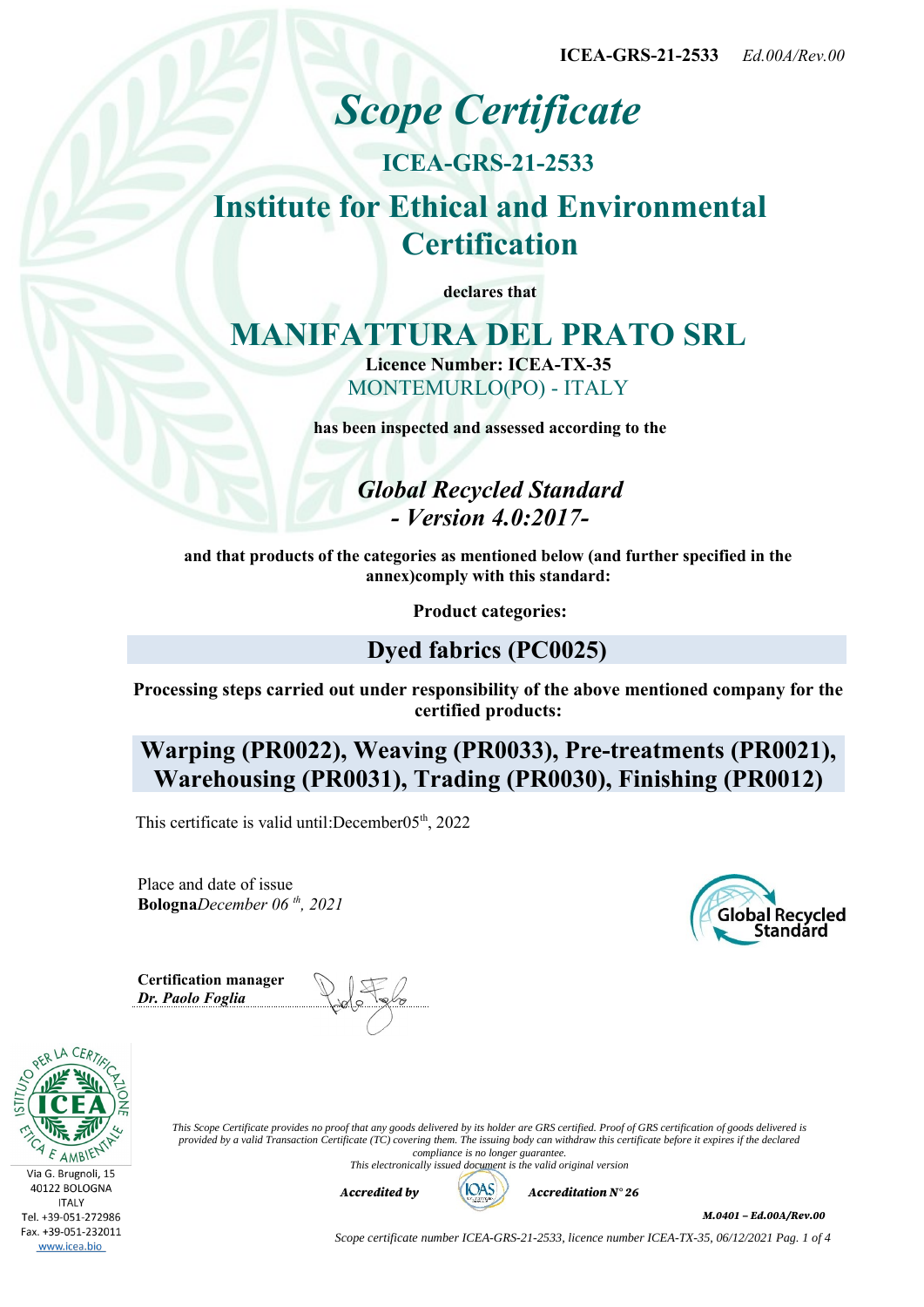**ICEA-GRS-21-2533** *Ed.00A/Rev.00*

*Certified entity:* **MANIFATTURA DEL PRATO SRL**

**Global Recycled Standard**

#### **Annex to certificate no.: ICEA-GRS-21-2533**

In specific the certificate covers the following products:

| <b>Products</b>       |                                                   | <b>Material Composition</b>                                                                                                                                                                                                                     |                                | Label grade                        |
|-----------------------|---------------------------------------------------|-------------------------------------------------------------------------------------------------------------------------------------------------------------------------------------------------------------------------------------------------|--------------------------------|------------------------------------|
| Category              | Product details                                   | Fibre                                                                                                                                                                                                                                           | $\%$                           |                                    |
| Dyed fabrics (PC0025) | Woven fabrics (Woven<br>fabrics PD0059) [DP00970] | Acrylic (RM0156)<br>$Acrylic (RM0158)* (Pre-$<br><i>consumer</i> )<br>Polyester (RM0189)*<br>(Post-consumer)<br>Polyester (RM0186)<br><i>Wool (RM0077)</i><br>$Wood (RM0081)* (Pre-$<br>consumer)<br>Other Fibres $(RM0266)*$<br>(Pre-consumer) | 25<br>15<br>27<br>22<br>6<br>∍ | Made with 50%<br>recycled material |

\* from recycled material

Place and date of issue **Bologna***December 06 th, 2021*



**Certification manager** *Dr. Paolo Foglia*

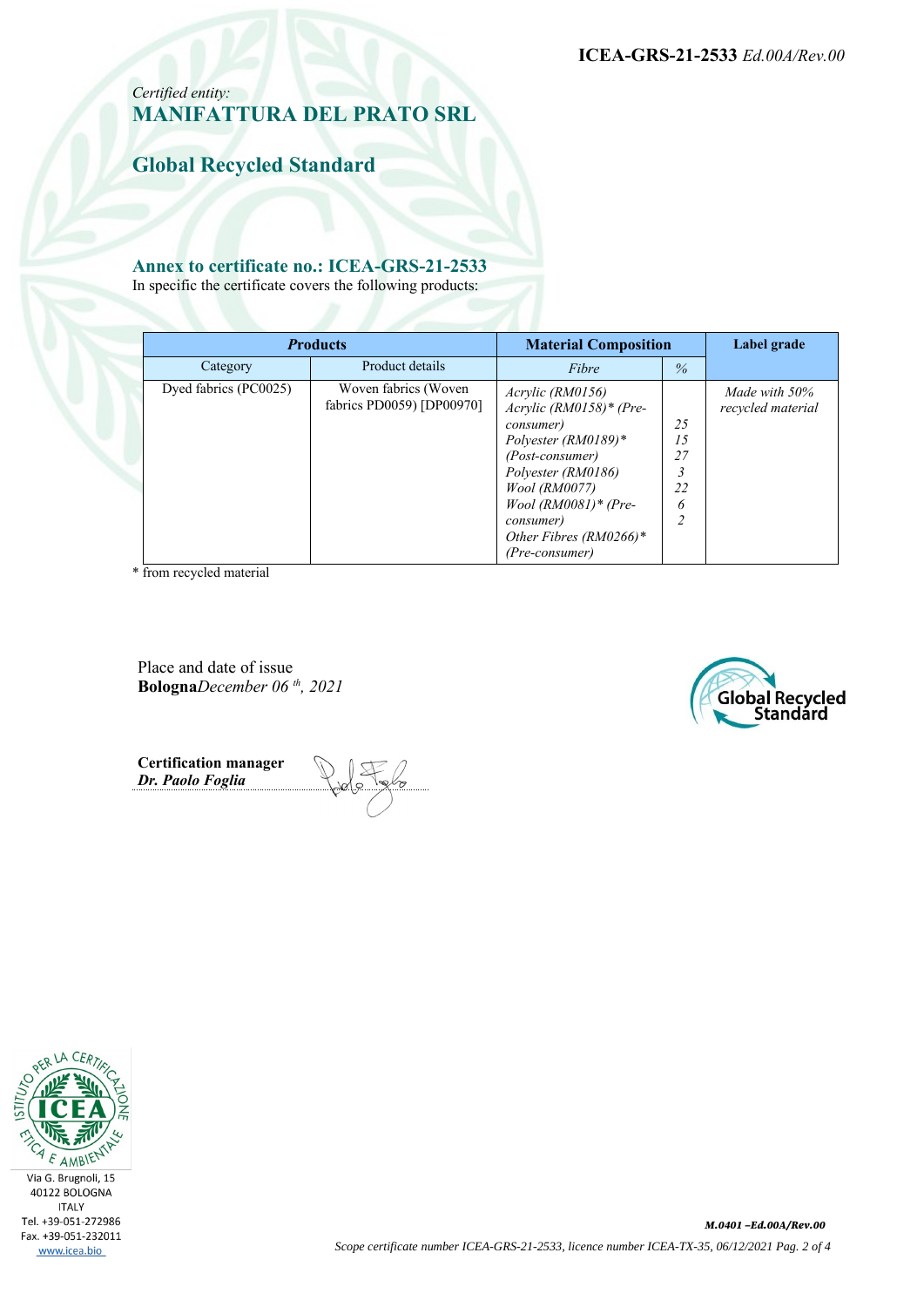**ICEA-GRS-21-2533** *Ed.00A/Rev.00*

#### *Certified entity:* **MANIFATTURA DEL PRATO SRL**

**Global Recycled Standard**

#### **Facility Annex to certificate no.: ICEA-GRS-21-2533**

Under the scope of this certificate the following facilities have been inspected and assessed. The listed processing steps/activities comply with the corresponding criteria of the Global Recycle Standard (GRS) for the certified products:

| Name of the facility      | <b>Address of operation</b>                          | Processing steps / activities             | <b>Type of</b><br>relation |
|---------------------------|------------------------------------------------------|-------------------------------------------|----------------------------|
| Manifattura Del Prato srl | Via Dell'industria, 85<br>Montemurlo (Prato) - Italy | Warehousing (PR0031),<br>Trading (PR0030) | <b>MAIN</b>                |

Place and date of issue **Bologna***December 06 th, 2021*



**Certification manager** *Dr. Paolo Foglia*